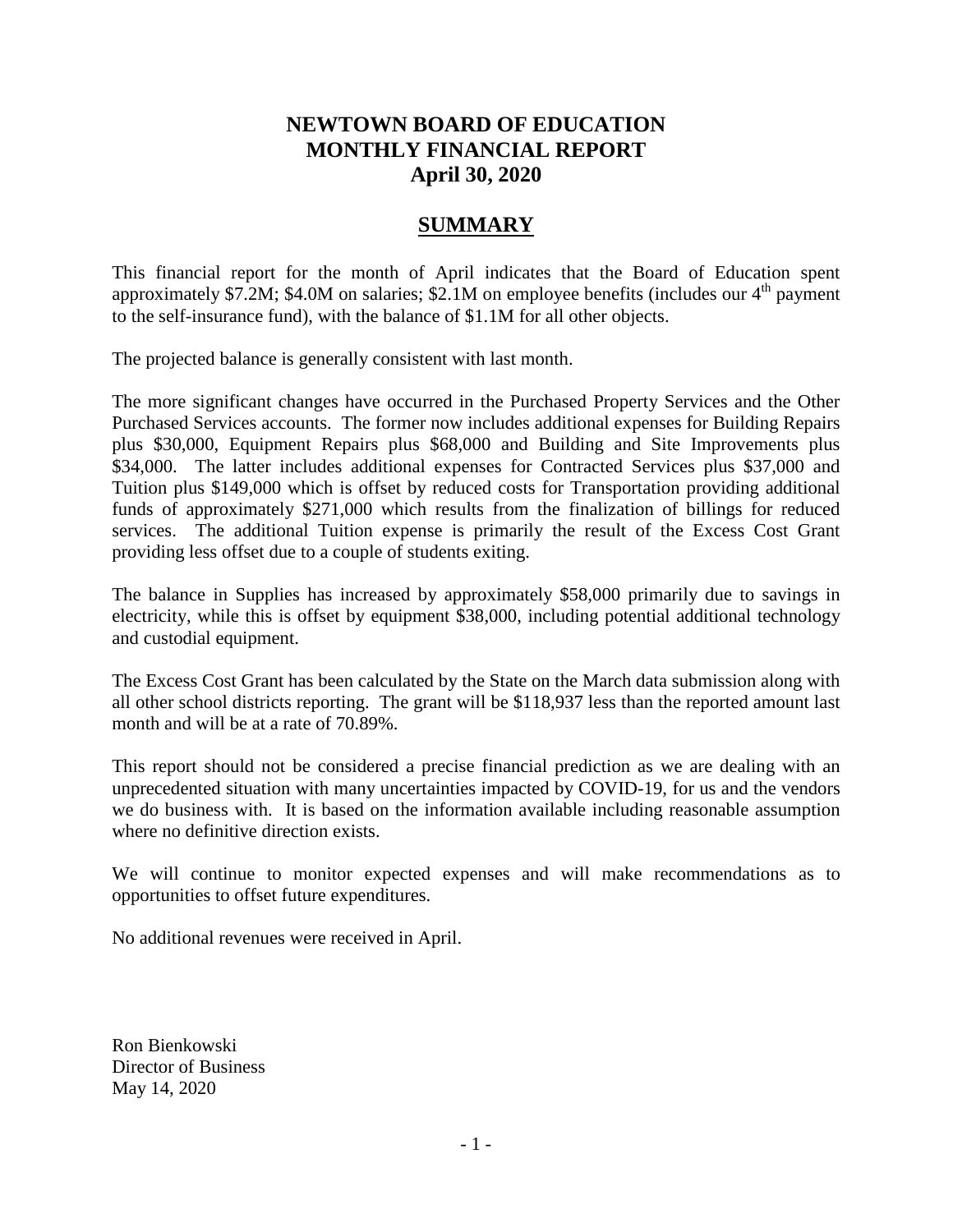#### **TERMS AND DEFINITIONS**

The Newtown Board of Education's Monthly Financial Report provides summary financial information in the following areas:

- Object Code a service or commodity obtained as the result of a specific expenditure defined by eight categories: Salaries, Employee Benefits, Professional Services, Salaries, Employee Benefits, Professional Services, Purchased Property Services, Other Purchased Services, Supplies, Property, and Miscellaneous.
- Expense Category further defines the type of expense by Object Code
- Expended 2018-19 unaudited expenditures from the prior fiscal year (for comparison purposes)
- Approved Budget indicates a town approved financial plan used by the school district to achieve its goals and objectives.
- **THE TRANSFER** identified specific cross object codes requiring adjustments to provide adequate funding for the fiscal period. This includes all transfers made to date.
- Current Transfers identifies budget transfer recommended for current month action.
- **Current Budget** adjusts the Approved Budget calculating adjustments  $(+)$  or  $-)$  to the identified object codes.
- Year-To-Date Expended indicates the actual amount of cumulative expenditures processed by the school district through the month-end date indicated on the monthly budget summary report.
- Encumbered indicates approved financial obligations of the school district as a result of employee salary contracts, purchasing agreements, purchase orders, or other identified obligations not processed for payment by the date indicated on the monthly budget summary report.
- Balance calculates object code account balances subtracting expenditures and encumbrances from the current budget amount indicating accounts with unobligated balances or shortages.
- Anticipated Obligation is a column which provides a method to forecast expense category fund balances that have not been approved via an encumbrance, but are anticipated to be expended or remain with an account balance to maintain the overall budget funding level. Receivable revenue (i.e., grants) are included in this column which has the effect of netting the expected expenditure.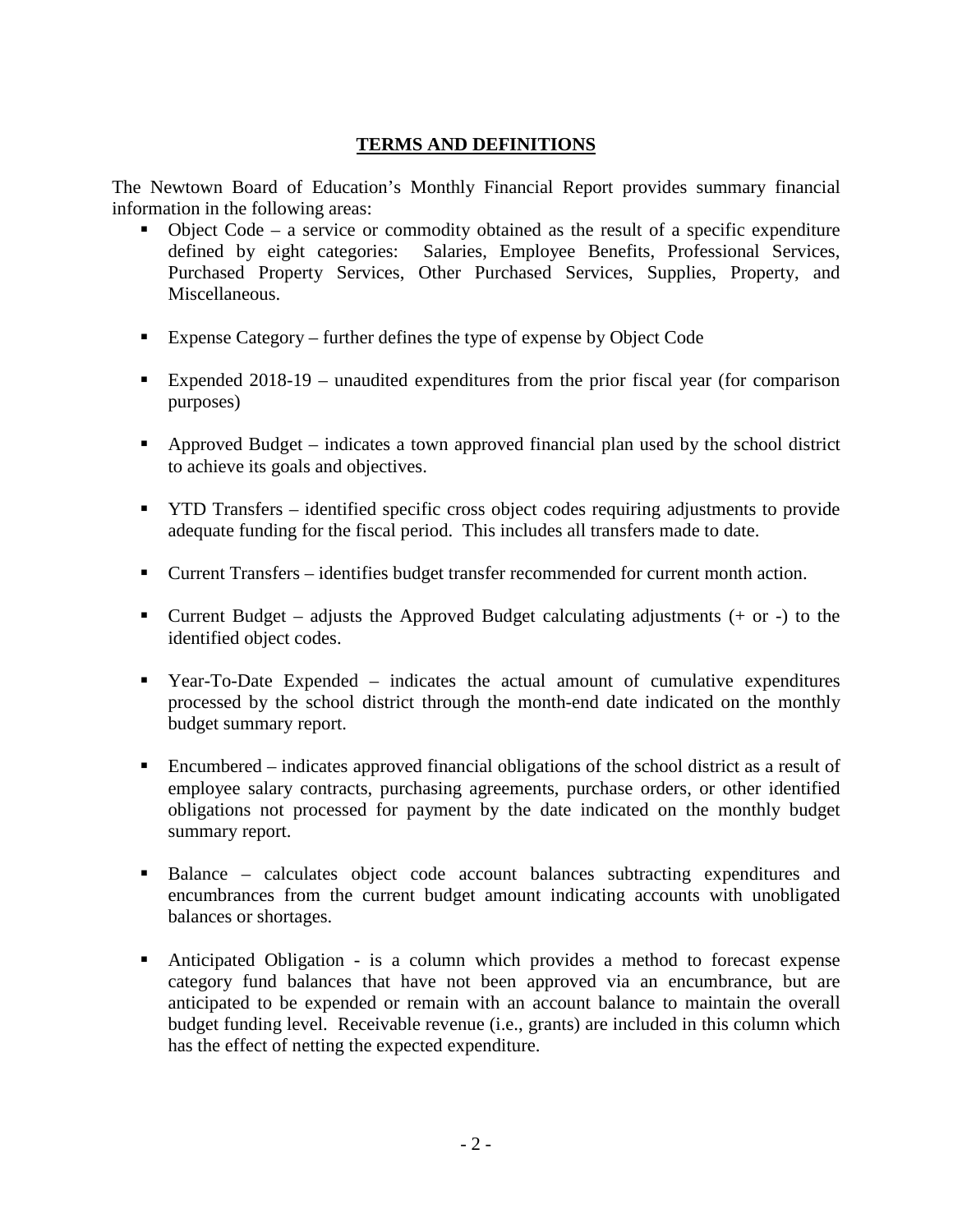Projected Balance - calculates the object code balances subtracting the Anticipated Obligations. These balances will move up and down as information is known and or decisions are anticipated or made about current and projected needs of the district.

The monthly budget summary report also provides financial information on the State of Connecticut grant reimbursement programs (Excess Cost and Agency Placement Grants and Magnet Grant Transportation). These reimbursement grants/programs are used to supplement local school district budget programs as follows:

Excess Cost Grant – (Current Formula) this State of Connecticut reimbursement grant is used to support local school districts for education costs of identified special education students whose annual education costs exceed local prior year per pupil expenditure by 4 ½. Students placed by the Department of Child and Family Services (DCF) are reimbursed after the school district has met the prior year's per pupil expenditure. School districts report these costs annually in December and March of each fiscal year. State of Connecticut grant calculations are determined by reimbursing eligible costs (60%-100%) based on the SDE grant allocation and all other town submittals.

Magnet Transportation Grant – provides reimbursement of \$1,300 for local students attending approved Magnet school programs. The budgeted grant is \$37,700 for this year.

The last portion of the monthly budget summary reports school generated revenue that are anticipated revenue to the Town of Newtown. Fees and charges include:

- Local Tuition amounts the board receives from non-residents who pay tuition to attend Newtown schools. Primarily from staff members.
- $\blacksquare$  High school fees for parking permits.
- The final revenue is miscellaneous fees, which constitute refunds, rebates, prior year claims, etc.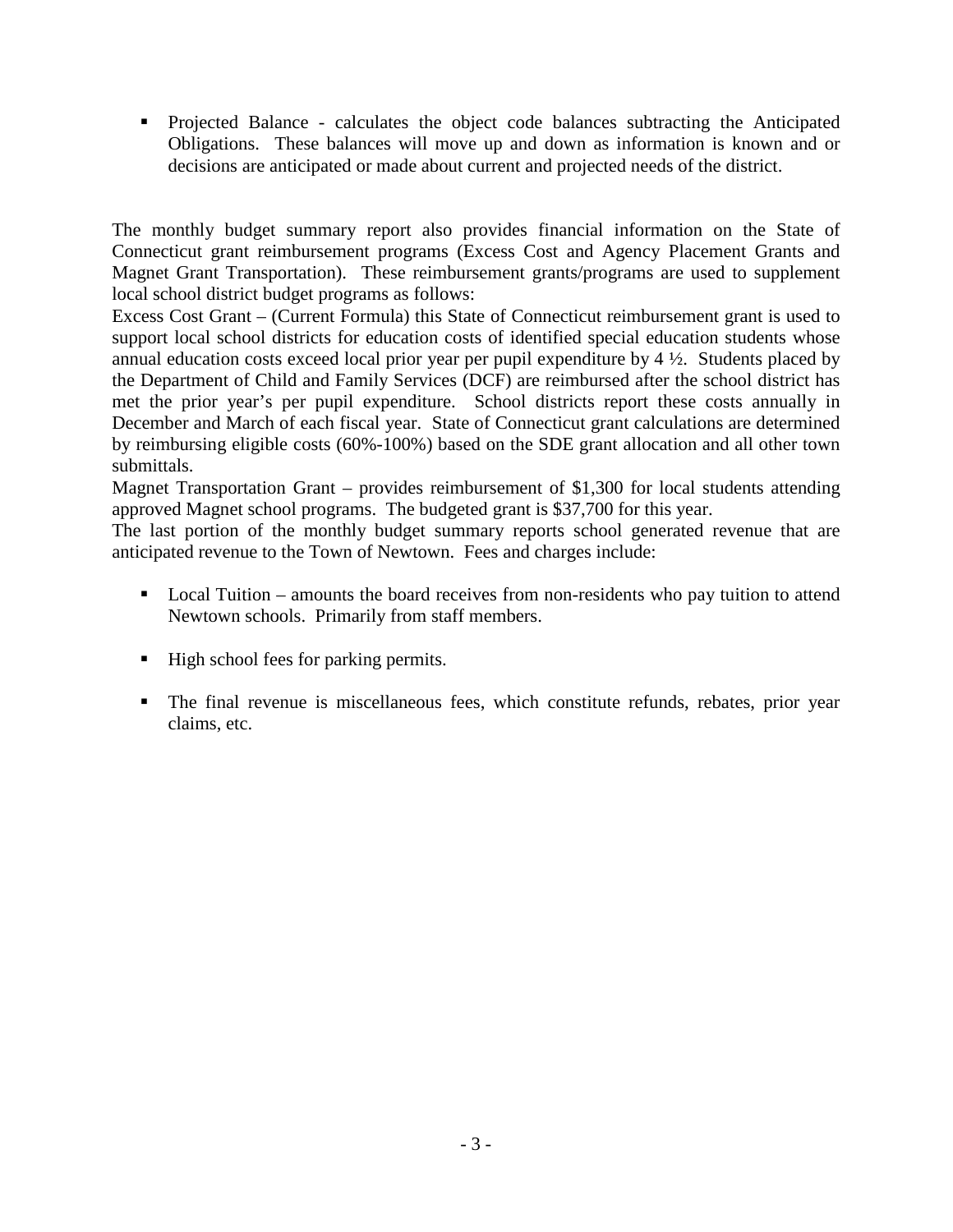| <b>OBJECT</b><br><b>CODE</b> | <b>EXPENSE CATEGORY</b>          |               | <b>EXPENDED</b><br>2018 - 2019 |        | 2019 - 2020<br><b>APPROVED</b><br><b>BUDGET</b> | <b>YTD</b><br><b>TRANSFERS</b><br>2019 - 2020 |        | <b>CURRENT</b><br><b>BUDGET</b> |        | <b>YTD</b><br><b>EXPENDITURE</b> |        | <b>ENCUMBER</b> |        | <b>BALANCE</b> |        | <b>ANTICIPATED</b><br><b>OBLIGATIONS</b> | <b>PROJECTED</b><br><b>BALANCE</b> |
|------------------------------|----------------------------------|---------------|--------------------------------|--------|-------------------------------------------------|-----------------------------------------------|--------|---------------------------------|--------|----------------------------------|--------|-----------------|--------|----------------|--------|------------------------------------------|------------------------------------|
|                              | <b>GENERAL FUND BUDGET</b>       |               |                                |        |                                                 |                                               |        |                                 |        |                                  |        |                 |        |                |        |                                          |                                    |
| 100                          | <b>SALARIES</b>                  |               | 48,042,992 \$                  |        | 50,205,315 \$                                   | - \$                                          |        | 50,205,315 \$                   |        | 36,471,682 \$                    |        | 13,186,077 \$   |        | 547,556 \$     |        | 52,559 \$                                | 494,997                            |
| 200                          | <b>EMPLOYEE BENEFITS</b>         | \$            | 11,165,888 \$                  |        | 11,093,340 \$                                   | $-$ \$                                        |        | 11,093,340 \$                   |        | 10,634,661 \$                    |        | $250*$          |        | 458,429 \$     |        | 466,954 \$                               | (8,524)                            |
| 300                          | <b>PROFESSIONAL SERVICES</b>     | \$            | 767,554 \$                     |        | 797,835 \$                                      | $-$ \$                                        |        | 797,835 \$                      |        | 507,708 \$                       |        | 106,379 \$      |        | 183,748 \$     |        | 130,827 \$                               | 52,921                             |
| 400                          | PURCHASED PROPERTY SERV.         | \$            | 2,243,310 \$                   |        | 2,292,742 \$                                    |                                               | $-$ \$ | 2,292,742 \$                    |        | 1,748,956 \$                     |        | 226,140 \$      |        | 317,645 \$     |        | 304,111 \$                               | 13,534                             |
| 500                          | <b>OTHER PURCHASED SERVICES</b>  | \$            | 8,901,602 \$                   |        | 9,111,879 \$                                    | $100,000$ \$                                  |        | 9,211,879 \$                    |        | 6,937,596 \$                     |        | $2,930,160$ \$  |        | $(655,877)$ \$ |        | $(870, 776)$ \$                          | 214,899                            |
| 600                          | <b>SUPPLIES</b>                  | \$            | 3,784,438 \$                   |        | 3,671,332 \$                                    | $-$ \$                                        |        | 3,671,332 \$                    |        | 2,504,385 \$                     |        | 194,578 \$      |        | 972,369 \$     |        | 451,109 \$                               | 521,260                            |
| 700                          | <b>PROPERTY</b>                  | $\mathbb{S}$  | 756,806 \$                     |        | 757,572 \$                                      | $-5$                                          |        | 757,572 \$                      |        | 514,306 \$                       |        | 248,483 \$      |        | $(5,218)$ \$   |        | 53,626 \$                                | (58, 843)                          |
| 800                          | <b>MISCELLANEOUS</b>             | $\mathbb{S}$  | 62,869 \$                      |        | 74,395 \$                                       |                                               | $-$ \$ | 74,395 \$                       |        | 60,913 \$                        |        | $3,071$ \$      |        | $10,411$ \$    |        | $2,300$ \$                               | 8,111                              |
| 910                          | <b>SPECIAL ED CONTINGENCY</b>    | \$            |                                | $-$ \$ | 100,000 \$                                      | $(100,000)$ \$                                |        |                                 | $-$ \$ |                                  | $-$ \$ |                 | $-$ \$ |                | $-$ \$ | $- S$                                    |                                    |
|                              | <b>TOTAL GENERAL FUND BUDGET</b> | S.            | 75,725,459 \$                  |        | 78,104,410 \$                                   |                                               |        | $-$ \$ 78,104,410 \$            |        | 59,380,207 \$                    |        | 16,895,140 \$   |        | 1,829,063 \$   |        | 590,709 \$                               | 1,238,354                          |
| 900                          | <b>TRANSFER NON-LAPSING</b>      | <sup>\$</sup> | 328,772                        |        |                                                 |                                               |        |                                 |        |                                  |        |                 |        |                |        |                                          |                                    |
|                              | <b>GRAND TOTAL</b>               | S.            | 76,054,231 \$                  |        | 78,104,410 \$                                   |                                               | $- S$  | 78,104,410 \$                   |        | 59,380,207 \$                    |        | 16,895,140 \$   |        | 1,829,063 \$   |        | 590,709 \$                               | 1,238,354                          |

5/14/2020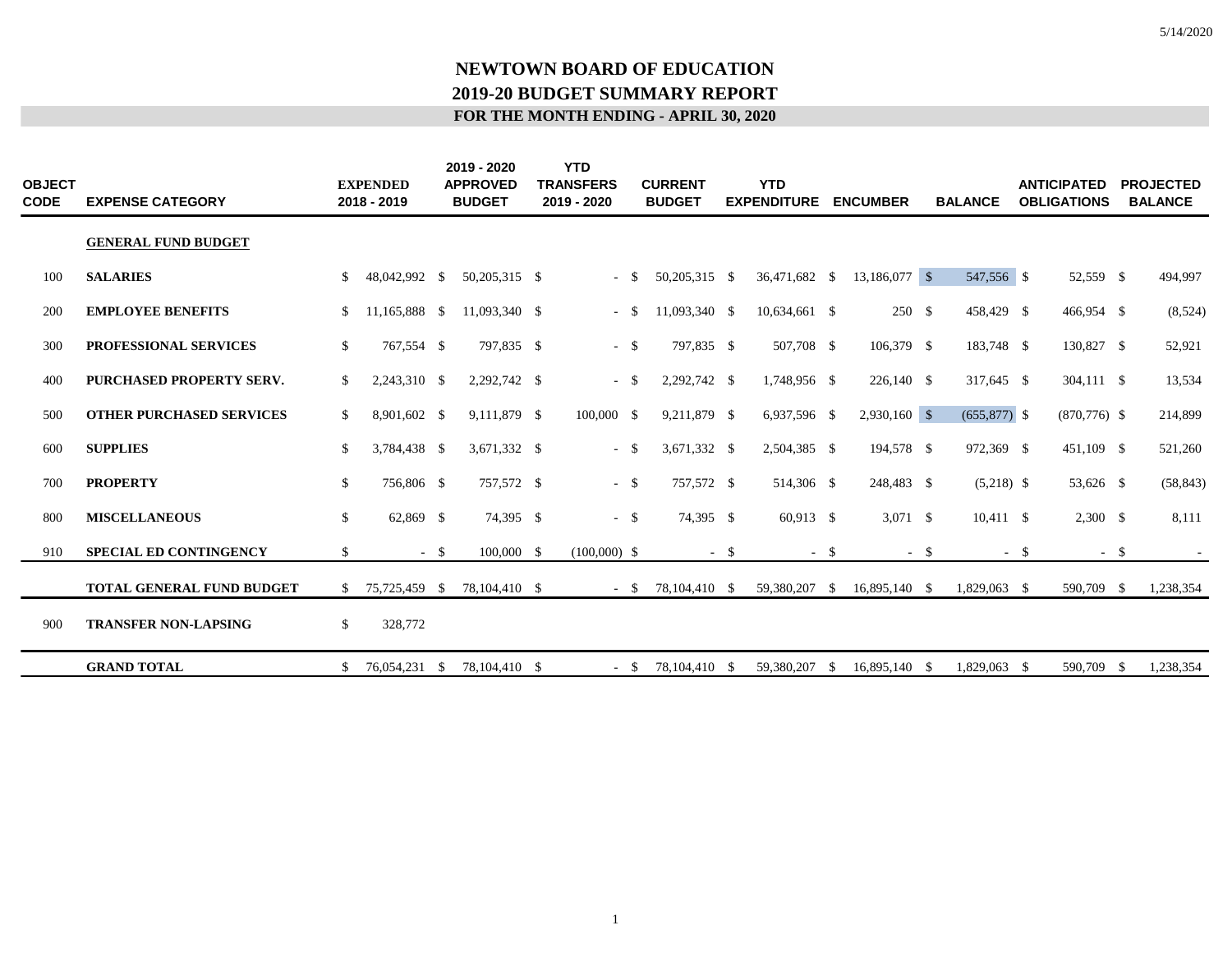| <b>OBJECT</b><br><b>CODE</b> | <b>EXPENSE CATEGORY</b>                |              | <b>EXPENDED</b><br>2018 - 2019 |      | 2019 - 2020<br><b>APPROVED</b><br><b>BUDGET</b> | <b>YTD</b><br><b>TRANSFERS</b><br>2019 - 2020 |               | <b>CURRENT</b><br><b>BUDGET</b> | <b>YTD</b><br><b>EXPENDITURE</b> |      | <b>ENCUMBER</b> |               | <b>BALANCE</b> |     | <b>ANTICIPATED</b><br><b>OBLIGATIONS</b> |               | <b>PROJECTED</b><br><b>BALANCE</b> |
|------------------------------|----------------------------------------|--------------|--------------------------------|------|-------------------------------------------------|-----------------------------------------------|---------------|---------------------------------|----------------------------------|------|-----------------|---------------|----------------|-----|------------------------------------------|---------------|------------------------------------|
| <b>100</b>                   | <b>SALARIES</b>                        |              |                                |      |                                                 |                                               |               |                                 |                                  |      |                 |               |                |     |                                          |               |                                    |
|                              | <b>Administrative Salaries</b>         | \$           | 3,926,453 \$                   |      | $4,156,163$ \$                                  | $\overline{\phantom{a}}$                      | <sup>\$</sup> | $4.156.163$ \$                  | 3.423.834 \$                     |      | 727,457 \$      |               | 4.872 \$       |     | 3,953 \$                                 |               | 919                                |
|                              | Teachers & Specialists Salaries        | \$           | 30,602,780 \$                  |      | 31,770,823 \$                                   |                                               | <sup>\$</sup> | 31,770,823 \$                   | 21,896,591 \$                    |      | 9,697,670 \$    |               | 176,562 \$     |     | ÷,                                       | <sup>\$</sup> | 176,562                            |
|                              | <b>Early Retirement</b>                | \$           | 40,000 \$                      |      | 32,000 \$                                       |                                               | <sup>\$</sup> | 32,000 \$                       | 32,000 \$                        |      |                 | <sup>\$</sup> |                | \$  |                                          | <sup>\$</sup> |                                    |
|                              | Continuing Ed./Summer School           | \$           | 89,327 \$                      |      | 94,514 \$                                       |                                               | <sup>\$</sup> | 94,514 \$                       | 80,602 \$                        |      | $\sim$          | <sup>\$</sup> | 13,912 \$      |     | 8,200 \$                                 |               | 5,712                              |
|                              | Homebound & Tutors Salaries            | \$           | 150,895 \$                     |      | $162,236$ \$                                    |                                               | <sup>\$</sup> | $162,236$ \$                    | 68,232 \$                        |      | 23,130 \$       |               | 70,874 \$      |     | $3,000$ \$                               |               | 67,874                             |
|                              | <b>Certified Substitutes</b>           | \$           | 629,852 \$                     |      | 652,430 \$                                      | $\sim$                                        | \$            | 652,430 \$                      | 506,798 \$                       |      | 64,685 \$       |               | 80,947 \$      |     | $(15,130)$ \$                            |               | 96,077                             |
|                              | Coaching/Activities                    | \$           | 621,521 \$                     |      | 652,752 \$                                      |                                               | <sup>\$</sup> | 652,752 \$                      | 634,322 \$                       |      |                 | <sup>\$</sup> | 18,430 \$      |     |                                          | <sup>\$</sup> | 18,430                             |
|                              | Staff & Program Development            | \$           | 226,225 \$                     |      | 213,494 \$                                      | $\sim$                                        | \$            | 213,494 \$                      | 95,483 \$                        |      | 30,383 \$       |               | 87,628 \$      |     | 71,000 \$                                |               | 16,628                             |
|                              | <b>CERTIFIED SALARIES</b>              | \$           | 36,287,053 \$                  |      | 37,734,412 \$                                   |                                               | <sup>\$</sup> | 37,734,412 \$                   | 26,737,862 \$                    |      | 10,543,325 \$   |               | 453,225 \$     |     | 71,023 \$                                |               | 382,202                            |
|                              | Supervisors/Technology Salaries        | $\mathbb{S}$ | 879,898 \$                     |      | 934,371 \$                                      | $\sim$                                        | $\mathbb{S}$  | 934,371 \$                      | 766,472 \$                       |      | 151,284 \$      |               | $16,615$ \$    |     | $1,000 \quad$ \$                         |               | 15,615                             |
|                              | Clerical & Secretarial Salaries        | \$           | 2,261,580 \$                   |      | 2,339,317 \$                                    |                                               | <sup>\$</sup> | 2,339,317 \$                    | 1,849,160 \$                     |      | 478,995 \$      |               | $11,162$ \$    |     | $2,500$ \$                               |               | 8,662                              |
|                              | <b>Educational Assistants</b>          | \$           | 2,577,377 \$                   |      | 2,783,832 \$                                    |                                               | <sup>\$</sup> | 2,783,832 \$                    | 2,141,004 \$                     |      | 647,120 \$      |               | $(4,292)$ \$   |     | $\overline{\phantom{a}}$                 | <sup>\$</sup> | (4,292)                            |
|                              | Nurses & Medical Advisors              | \$           | 734,534 \$                     |      | 779,871 \$                                      |                                               | <sup>\$</sup> | 779,871 \$                      | 541,301 \$                       |      | 222,499 \$      |               | $16,070$ \$    |     | $6,000$ \$                               |               | 10,070                             |
|                              | Custodial & Maint. Salaries            | \$           | 3,116,314 \$                   |      | 3,212,091 \$                                    |                                               | <sup>\$</sup> | 3,212,091 \$                    | 2,531,619 \$                     |      | $602,029$ \$    |               | 78,443 \$      |     | 7,500 \$                                 |               | 70,943                             |
|                              | Non-Certied Adj & Bus Drivers Salaries | \$           | 12,745 \$                      |      | 25,022 \$                                       |                                               | <sup>\$</sup> | 25,022 \$                       | $17,423$ \$                      |      | 7,599 \$        |               |                | -\$ |                                          | <sup>\$</sup> |                                    |
|                              | Career/Job Salaries                    | \$           | 48,376 \$                      |      | 141,195 \$                                      |                                               | \$            | 141,195 \$                      | $103,155$ \$                     |      | 86,442 \$       |               | $(48, 402)$ \$ |     | $(41,000)$ \$                            |               | (7, 402)                           |
|                              | Special Education Svcs Salaries        | \$           | 1,172,425 \$                   |      | 1,271,345 \$                                    | $\sim$                                        | \$            | $1,271,345$ \$                  | 946,705 \$                       |      | 327,061 \$      |               | $(2,421)$ \$   |     | $(8,464)$ \$                             |               | 6,043                              |
|                              | Attendance & Security Salaries         | \$           | 580,533 \$                     |      | 605,759 \$                                      |                                               | \$            | 605,759 \$                      | 472,572 \$                       |      | 119,723 \$      |               | 13,464 \$      |     | $1,500$ \$                               |               | 11,964                             |
|                              | Extra Work - Non-Cert.                 | \$           | 104,484 \$                     |      | 110,362 \$                                      | $\sim$                                        | \$            | 110,362 \$                      | 125,237 \$                       |      | $\frac{1}{2}$   | <sup>\$</sup> | $(14,875)$ \$  |     | $11,500$ \$                              |               | (26, 375)                          |
|                              | Custodial & Maint. Overtime            | \$           | 228,815 \$                     |      | 235,738 \$                                      |                                               | <sup>\$</sup> | 235,738 \$                      | 210,294 \$                       |      | ÷.              | -S            | 25,444 \$      |     | $1,000$ \$                               |               | 24,444                             |
|                              | Civic Activities/Park & Rec.           | \$           | 38,858 \$                      |      | 32,000 \$                                       | $\sim$                                        | \$            | 32,000 \$                       | 28,878 \$                        |      | $\sim$          | <sup>\$</sup> | $3,122$ \$     |     | $\sim$                                   | \$            | 3,122                              |
|                              | NON-CERTIFIED SALARIES                 | \$.          | 11,755,939                     | - \$ | 12,470,903 \$                                   |                                               | \$.           | 12,470,903 \$                   | 9,733,820                        | - \$ | 2,642,752 \$    |               | 94,331 \$      |     | $(18, 464)$ \$                           |               | 112,795                            |
|                              | <b>SUBTOTAL SALARIES</b>               | \$           | 48,042,992 \$                  |      | 50,205,315 \$                                   |                                               | S             | 50,205,315 \$                   | 36,471,682 \$                    |      | 13,186,077 \$   |               | 547,556 \$     |     | 52,559 \$                                |               | 494,997                            |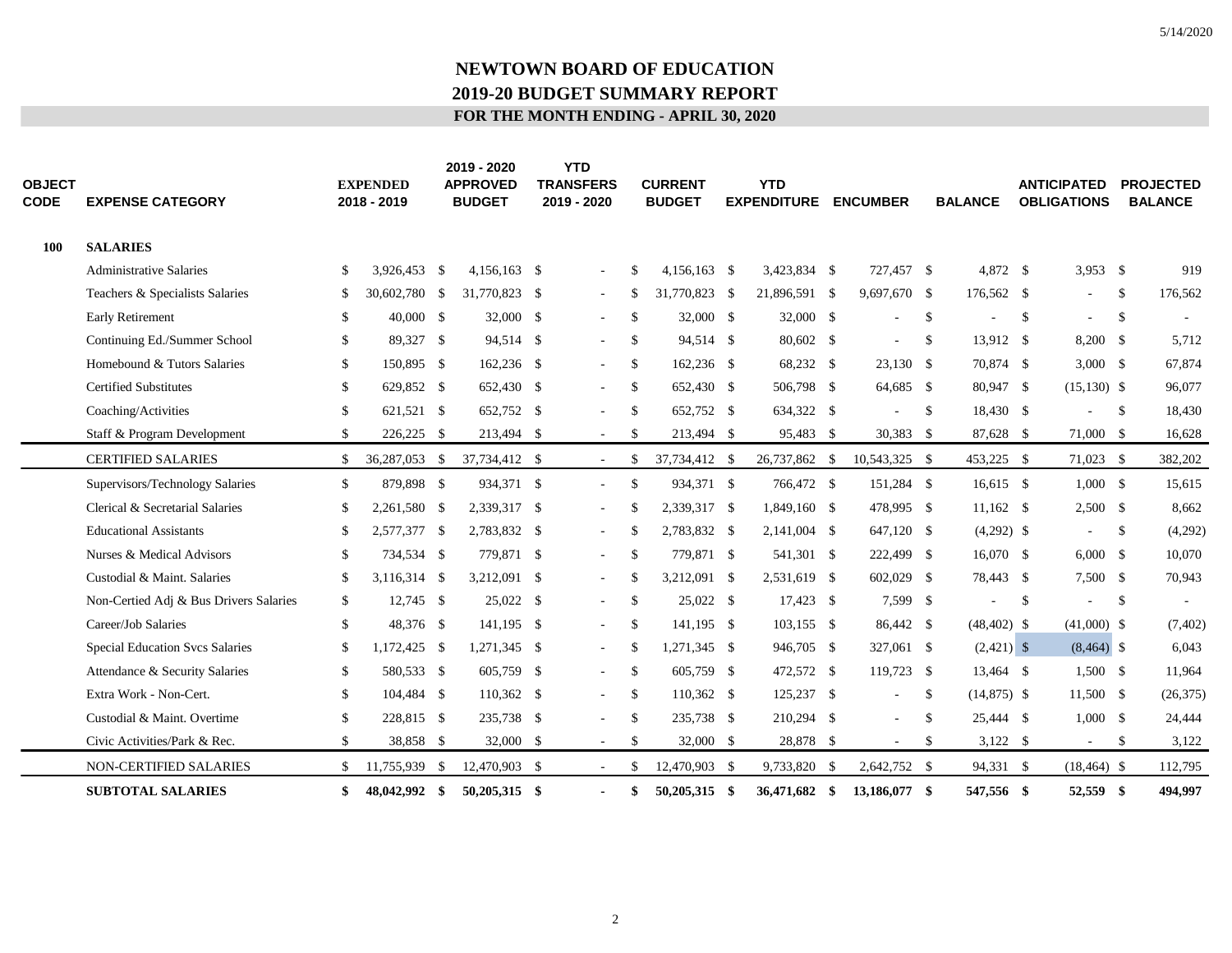| <b>OBJECT</b><br>CODE | <b>EXPENSE CATEGORY</b>            |               | <b>EXPENDED</b><br>2018 - 2019 | 2019 - 2020<br><b>APPROVED</b><br><b>BUDGET</b> | <b>YTD</b><br><b>TRANSFERS</b><br>2019 - 2020 |               | <b>CURRENT</b><br><b>BUDGET</b> | <b>YTD</b><br><b>EXPENDITURE</b> | <b>ENCUMBER</b> |               | <b>BALANCE</b> | <b>ANTICIPATED</b><br><b>OBLIGATIONS</b> |              | <b>PROJECTED</b><br><b>BALANCE</b> |
|-----------------------|------------------------------------|---------------|--------------------------------|-------------------------------------------------|-----------------------------------------------|---------------|---------------------------------|----------------------------------|-----------------|---------------|----------------|------------------------------------------|--------------|------------------------------------|
| 200                   | <b>EMPLOYEE BENEFITS</b>           |               |                                |                                                 |                                               |               |                                 |                                  |                 |               |                |                                          |              |                                    |
|                       | Medical & Dental Expenses          | S.            | 8,179,822 \$                   | 8,058,967 \$                                    | $\overline{\phantom{a}}$                      | <sup>\$</sup> | 8,058,967 \$                    | 8,045,478 \$                     | $\sim$          | <sup>\$</sup> | 13,489 \$      | $6,620$ \$                               |              | 6,869                              |
|                       | Life Insurance                     | <sup>\$</sup> | 84,680 \$                      | 87,134 \$                                       | $\overline{\phantom{a}}$                      | <sup>\$</sup> | 87,134 \$                       | 71,957 \$                        | $\sim$          | <sup>\$</sup> | 15,177 \$      | 14,477 \$                                |              | 700                                |
|                       | FICA & Medicare                    | \$            | 1,499,915 \$                   | 1,534,045 \$                                    | $\overline{\phantom{a}}$                      | \$            | 1,534,045 \$                    | 1,155,189 \$                     | $\sim$          | $\mathbb{S}$  | 378,856 \$     | 360,856 \$                               |              | 18,000                             |
|                       | Pensions                           | <sup>\$</sup> | 809,692 \$                     | 864,842 \$                                      | $\sim$                                        | <sup>\$</sup> | 864,842 \$                      | 825,989 \$                       | 250 \$          |               | 38,603 \$      | $41,000$ \$                              |              | (2,397)                            |
|                       | Unemployment & Employee Assist.    | \$            | 59,858 \$                      | 87,000 \$                                       | $\overline{\phantom{a}}$                      | \$            | 87,000 \$                       | 56,919 \$                        | $\sim$          | \$            | 30,081 \$      | 44,000 \$                                |              | (13,919)                           |
|                       | Workers Compensation               | \$            | 531,920 \$                     | 461,352 \$                                      | $\sim$                                        | \$            | 461,352 \$                      | 479,129 \$                       | $\sim$          | \$            | $(17,777)$ \$  | $\sim$                                   | $\mathbb{S}$ | (17, 777)                          |
|                       | <b>SUBTOTAL EMPLOYEE BENEFITS</b>  | \$            | 11,165,888 \$                  | 11,093,340 \$                                   | $\sim$                                        |               | $11,093,340$ \$                 | 10,634,661 \$                    | 250S            |               | 458,429 \$     | 466,954 \$                               |              | (8,524)                            |
| 300                   | PROFESSIONAL SERVICES              |               |                                |                                                 |                                               |               |                                 |                                  |                 |               |                |                                          |              |                                    |
|                       | Professional Services              | $\mathbb{S}$  | 574,753 \$                     | 590,802 \$                                      | $\bar{a}$                                     | $\mathbb{S}$  | 590,802 \$                      | 396,456 \$                       | 76,797 \$       |               | 117,548 \$     | 112,682 \$                               |              | 4,866                              |
|                       | Professional Educational Serv.     | \$            | 192,800 \$                     | 207,033 \$                                      | $\sim$                                        | \$            | 207,033 \$                      | $111,252$ \$                     | 29,582 \$       |               | 66,200 \$      | 18,145 \$                                |              | 48,055                             |
|                       | <b>SUBTOTAL PROFESSIONAL SERV.</b> | \$            | 767,554 \$                     | 797,835 \$                                      | $\blacksquare$                                | \$            | 797,835 \$                      | 507,708 \$                       | 106,379 \$      |               | 183,748 \$     | 130,827 \$                               |              | 52,921                             |
| 400                   | PURCHASED PROPERTY SERV.           |               |                                |                                                 |                                               |               |                                 |                                  |                 |               |                |                                          |              |                                    |
|                       | Buildings & Grounds Services       | <sup>\$</sup> | 694,509 \$                     | 708,805 \$                                      | $\sim$                                        | $\mathbb{S}$  | 708,805 \$                      | 548,745 \$                       | 118,096 \$      |               | 41,963 \$      | 41,963 \$                                |              |                                    |
|                       | Utility Services - Water & Sewer   | \$            | 132,669 \$                     | 147,645 \$                                      | $\sim$                                        | \$            | 147,645 \$                      | 110,530 \$                       | $\sim$          | <sup>\$</sup> | 37,115 \$      | 24,444 \$                                |              | 12,671                             |
|                       | Building, Site & Emergency Repairs | \$            | 550,790 \$                     | 460,850 \$                                      | $\overline{\phantom{a}}$                      | \$            | 460,850 \$                      | 382,220 \$                       | 73,707 \$       |               | 4,922 \$       | 35,385 \$                                |              | (30, 463)                          |
|                       | <b>Equipment Repairs</b>           | \$            | 300,958 \$                     | 338,819 \$                                      | $\sim$                                        | \$            | 338,819 \$                      | 194,724 \$                       | $10,049$ \$     |               | 134,047 \$     | 74,765 \$                                |              | 59,282                             |
|                       | Rentals - Building & Equipment     | \$            | 271,749 \$                     | 272,923 \$                                      | $\sim$                                        | \$            | 272,923 \$                      | 241,802 \$                       | $225$ \$        |               | 30,896 \$      | 30,000 \$                                |              | 896                                |
|                       | Building & Site Improvements       | \$            | 292,635 \$                     | 363,700 \$                                      | $\sim$                                        | \$            | 363,700 \$                      | 270,935 \$                       | $24,063$ \$     |               | 68,703 \$      | 97,554 \$                                |              | (28, 851)                          |
|                       | SUBTOTAL PUR. PROPERTY SERV.       | \$            | 2,243,310 \$                   | 2,292,742 \$                                    |                                               | \$            | 2,292,742 \$                    | 1,748,956 \$                     | $226,140$ \$    |               | 317,645 \$     | 304,111 \$                               |              | 13,534                             |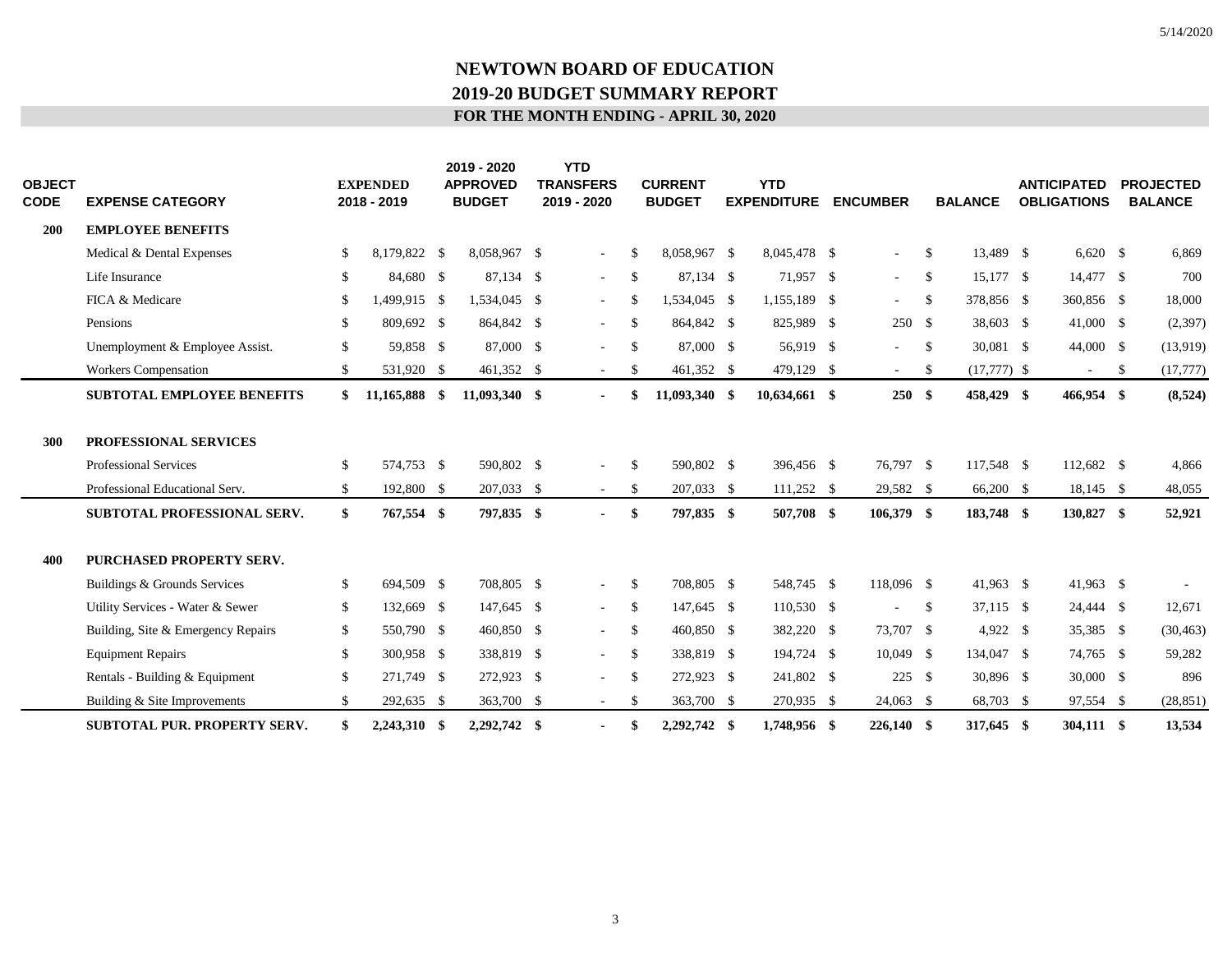| <b>OBJECT</b><br>CODE | <b>EXPENSE CATEGORY</b>                  | <b>EXPENDED</b><br>2018 - 2019 | 2019 - 2020<br><b>APPROVED</b><br><b>BUDGET</b> | <b>YTD</b><br><b>TRANSFERS</b><br>2019 - 2020 |               | <b>CURRENT</b><br><b>BUDGET</b> | <b>YTD</b><br><b>EXPENDITURE</b> | <b>ENCUMBER</b>          |               | <b>BALANCE</b> | <b>ANTICIPATED</b><br><b>OBLIGATIONS</b> |    | <b>PROJECTED</b><br><b>BALANCE</b> |
|-----------------------|------------------------------------------|--------------------------------|-------------------------------------------------|-----------------------------------------------|---------------|---------------------------------|----------------------------------|--------------------------|---------------|----------------|------------------------------------------|----|------------------------------------|
| 500                   | <b>OTHER PURCHASED SERVICES</b>          |                                |                                                 |                                               |               |                                 |                                  |                          |               |                |                                          |    |                                    |
|                       | <b>Contracted Services</b>               | \$<br>619,306 \$               | 631,536 \$                                      | $\sim$                                        | <sup>\$</sup> | 631.536 \$                      | 503,954 \$                       | 56,451 \$                |               | 71,131 \$      | $66,253$ \$                              |    | 4,878                              |
|                       | <b>Transportation Services</b>           | \$<br>4,180,892 \$             | 4,323,600 \$                                    | $\sim$                                        | \$            | 4,323,600 \$                    | 2,966,939 \$                     | 1,648,707 \$             |               | $(292,046)$ \$ | $(742, 569)$ \$                          |    | 450,523                            |
|                       | Insurance - Property & Liability         | \$<br>400,457 \$               | 407,947 \$                                      | $\sim$                                        | \$            | 407,947 \$                      | 378,481 \$                       |                          | <sup>\$</sup> | 29,466 \$      | ÷,                                       | -S | 29,466                             |
|                       | Communications                           | \$<br>140,237 \$               | $160,926$ \$                                    | $\sim$ 10 $\pm$                               | <sup>\$</sup> | $160,926$ \$                    | 109,389 \$                       | 18,936 \$                |               | 32,602 \$      | 744 \$                                   |    | 31,858                             |
|                       | <b>Printing Services</b>                 | \$<br>32,114 \$                | 33,057 \$                                       | $\sim$                                        | -\$           | 33,057 \$                       | 13,569 \$                        | $13,021$ \$              |               | $6,467$ \$     | $1,680$ \$                               |    | 4,787                              |
|                       | Tuition - Out of District                | \$<br>3,330,730 \$             | 3,328,479 \$                                    | $100,000$ \$                                  |               | 3,428,479 \$                    | 2,796,470 \$                     | 1,173,369 \$             |               | $(541,360)$ \$ | $(210, 442)$ \$                          |    | (330,918)                          |
|                       | Student Travel & Staff Mileage           | \$<br>197,866 \$               | 226,334 \$                                      | $\sim$                                        | S             | 226,334 \$                      | 168,794 \$                       | 19,676 \$                |               | 37,864 \$      | 13,558 \$                                |    | 24,306                             |
|                       | <b>SUBTOTAL OTHER PURCHASED SERV. \$</b> | 8,901,602 \$                   | 9,111,879 \$                                    | 100,000 \$                                    |               | 9,211,879 \$                    | 6,937,596 \$                     | 2,930,160 \$             |               | $(655,877)$ \$ | $(870, 776)$ \$                          |    | 214,899                            |
| 600                   | <b>SUPPLIES</b>                          |                                |                                                 |                                               |               |                                 |                                  |                          |               |                |                                          |    |                                    |
|                       | Instructional & Library Supplies         | \$<br>885,366 \$               | 819,252 \$                                      | $\sim$                                        | \$            | 819,252 \$                      | 614,172 \$                       | 52,984 \$                |               | 152,097 \$     | 59,957 \$                                |    | 92,140                             |
|                       | Software, Medical & Office Supplies      | \$<br>189,356 \$               | 216,843 \$                                      | $\sim$ $-$                                    | \$            | 216,843 \$                      | 141,812 \$                       | $9,791$ \$               |               | 65,240 \$      | 35,956 \$                                |    | 29,284                             |
|                       | <b>Plant Supplies</b>                    | \$<br>366,651 \$               | 375,000 \$                                      | $\sim$                                        | S             | 375,000 \$                      | 279,458 \$                       | 84,212 \$                |               | $11,330$ \$    | 21,496 \$                                |    | (10, 166)                          |
|                       | Electric                                 | \$<br>433,462 \$               | 1,384,117 \$                                    | $\sim$                                        | -S            | 1,384,117 \$                    | 911,498 \$                       | $\overline{\phantom{a}}$ | <sup>\$</sup> | 472,619 \$     | 207,619 \$                               |    | 265,000                            |
|                       | Propane & Natural Gas                    | \$<br>426,559 \$               | 434,914 \$                                      | $\sim$                                        | <sup>\$</sup> | 434,914 \$                      | 280,697 \$                       | $\sim$                   | <sup>\$</sup> | 154,217 \$     | 59,717 \$                                |    | 94,500                             |
|                       | Fuel Oil                                 | \$<br>97,798 \$                | 81,000 \$                                       | $\sim$                                        | \$            | 81,000 \$                       | 57,149 \$                        | $\sim$                   | <sup>\$</sup> | 23,851 \$      | $20,094$ \$                              |    | 3,757                              |
|                       | Fuel for Vehicles & Equip.               | \$<br>246,113 \$               | 203,992 \$                                      | $\sim$                                        | \$            | 203,992 \$                      | $114,114$ \$                     | $\blacksquare$           | $\mathcal{S}$ | 89,878 \$      | $4,270$ \$                               |    | 85,608                             |
|                       | Textbooks                                | \$<br>139,133 \$               | 156,214 \$                                      | $\sim$                                        | -S            | 156,214 \$                      | 105,486 \$                       | 47,592 \$                |               | $3,137$ \$     | $42,000$ \$                              |    | (38, 863)                          |
|                       | <b>SUBTOTAL SUPPLIES</b>                 | \$<br>3,784,438 \$             | 3.671.332 \$                                    |                                               | -S            | 3.671.332 \$                    | 2.504.385 \$                     | 194,578 \$               |               | 972,369 \$     | 451.109 \$                               |    | 521,260                            |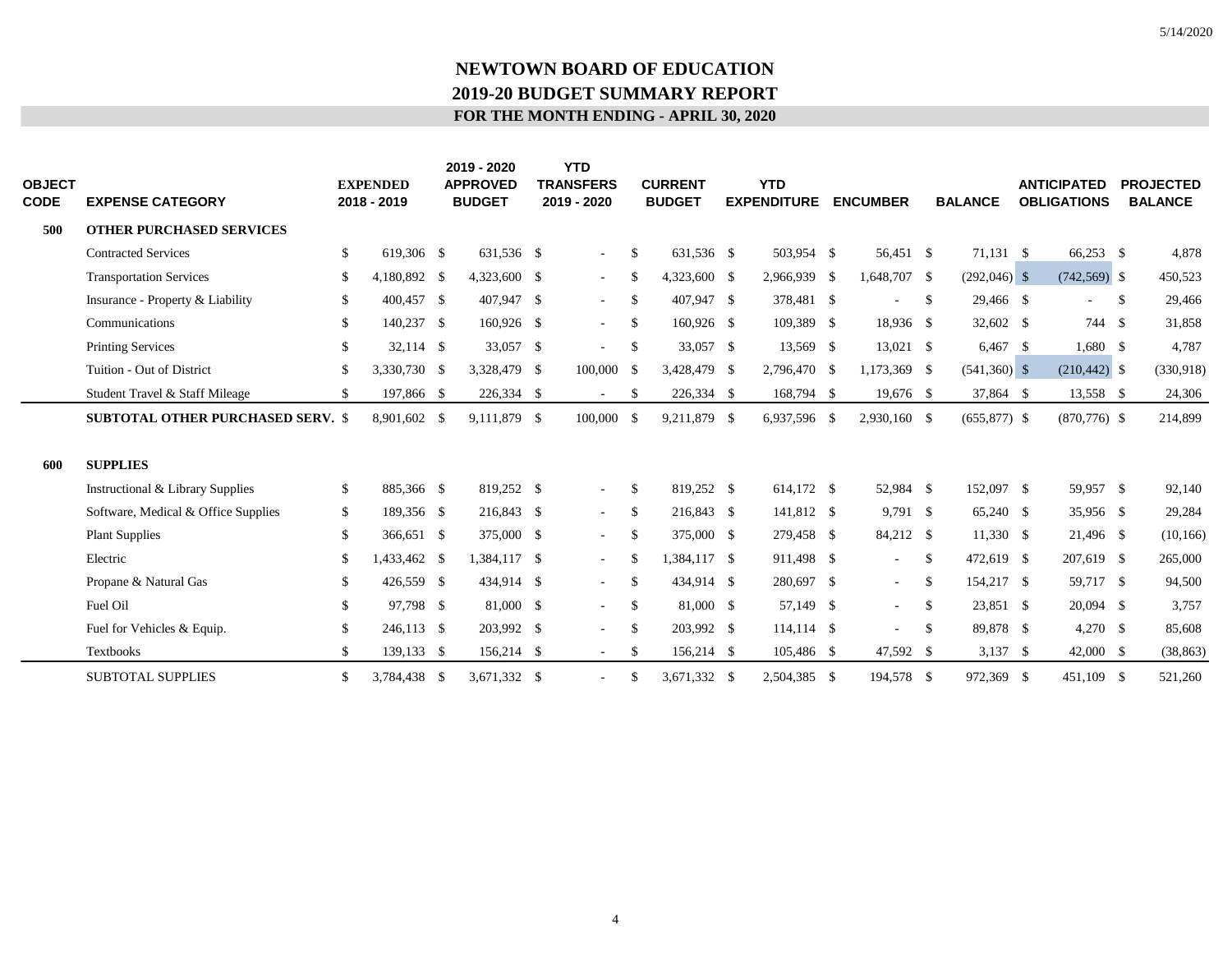| <b>OBJECT</b><br><b>CODE</b> | <b>EXPENSE CATEGORY</b>       |     | <b>EXPENDED</b><br>2018 - 2019 |              | 2019 - 2020<br><b>APPROVED</b><br><b>BUDGET</b> |    | <b>YTD</b><br><b>TRANSFERS</b><br>2019 - 2020 |               | <b>CURRENT</b><br><b>BUDGET</b> |    | <b>YTD</b><br><b>EXPENDITURE</b> |               | <b>ENCUMBER</b> |               | <b>BALANCE</b>    |    | <b>ANTICIPATED</b><br><b>OBLIGATIONS</b> |               | <b>PROJECTED</b><br><b>BALANCE</b> |
|------------------------------|-------------------------------|-----|--------------------------------|--------------|-------------------------------------------------|----|-----------------------------------------------|---------------|---------------------------------|----|----------------------------------|---------------|-----------------|---------------|-------------------|----|------------------------------------------|---------------|------------------------------------|
| 700                          | <b>PROPERTY</b>               |     |                                |              |                                                 |    |                                               |               |                                 |    |                                  |               |                 |               |                   |    |                                          |               |                                    |
|                              | Capital Improvements (Sewers) | \$  | $\sim$                         | $\mathbb{S}$ | $\sim$                                          | -S | $\sim$ 10 $\pm$                               | $\mathcal{S}$ | $\sim$ 10 $\sim$                | -S |                                  | $\mathcal{S}$ | ٠               | <sup>\$</sup> |                   | -S |                                          | <sup>\$</sup> |                                    |
|                              | <b>Technology Equipment</b>   | \$  | 576,182 \$                     |              | 550,000 \$                                      |    | $\sim$                                        | \$            | 550,000 \$                      |    | 423,381 \$                       |               | $113,653$ \$    |               | $12,966$ \$       |    | 37,966 \$                                |               | (25,000)                           |
|                              | Other Equipment               | \$  | 180,624 \$                     |              | 207,572 \$                                      |    | $\sim$                                        | <sup>\$</sup> | 207,572 \$                      |    | 90,925 \$                        |               | 134,830 \$      |               | $(18, 183)$ \$    |    | 15,660 \$                                |               | (33, 843)                          |
|                              | <b>SUBTOTAL PROPERTY</b>      | \$  | 756,806 \$                     |              | 757,572 \$                                      |    | $\sim$ 10 $\pm$                               | \$            | 757,572 \$                      |    | 514,306 \$                       |               | 248,483 \$      |               | $(5,218)$ \$      |    | 53,626 \$                                |               | (58, 843)                          |
| 800                          | <b>MISCELLANEOUS</b>          |     |                                |              |                                                 |    |                                               |               |                                 |    |                                  |               |                 |               |                   |    |                                          |               |                                    |
|                              | <b>Memberships</b>            | \$  | $62,869$ \$                    |              | 74,395 \$                                       |    | $\sim$                                        | -S            | 74,395 \$                       |    | $60,913$ \$                      |               | $3,071$ \$      |               | $10,411 \quad$ \$ |    | $2,300$ \$                               |               | 8,111                              |
|                              | <b>SUBTOTAL MISCELLANEOUS</b> | \$  | $62,869$ \$                    |              | 74,395 \$                                       |    | $\sim$                                        | \$            | 74,395 \$                       |    | $60,913$ \$                      |               | $3,071$ \$      |               | $10,411$ \$       |    | $2,300$ \$                               |               | 8,111                              |
| 910                          | <b>SPECIAL ED CONTINGENCY</b> |     |                                | \$           | $100,000$ \$                                    |    | $(100,000)$ \$                                |               | $\sim$ 100 $\mu$                | \$ | $\blacksquare$                   | \$            | $\blacksquare$  | -\$           |                   | \$ | $\overline{\phantom{a}}$                 | <sup>\$</sup> |                                    |
|                              | <b>TOTAL LOCAL BUDGET</b>     | SS. | 75,725,459 \$                  |              | 78,104,410 \$                                   |    |                                               | -S            | 78,104,410 \$                   |    | 59,380,207                       | - 15          | 16,895,140 \$   |               | $1,829,063$ \$    |    | 590,709 \$                               |               | 1,238,354                          |

| <b>BOARD OF EDUCATION FEES &amp; CHARGES - SERVICES</b> | <b>REVENUES</b> | 2019-20<br><b>APPROVED</b><br><b>BUDGET</b> | <b>RECEIVED</b> | <b>BALANCE</b> | $\frac{0}{0}$<br><b>RECEIVED</b> |
|---------------------------------------------------------|-----------------|---------------------------------------------|-----------------|----------------|----------------------------------|
| <b>LOCAL TUITION</b>                                    |                 | \$38,950                                    | \$28,910        | \$10,040       | 74.22%                           |
| HIGH SCHOOL FEES FOR PARKING PERMITS                    |                 | \$20,000                                    | \$20,000        | \$0            | 100.00%                          |
| <b>MISCELLANEOUS FEES</b>                               |                 | \$5,000                                     | \$3,446         | \$1,554        | 68.91%                           |
| TOTAL SCHOOL GENERATED FEES                             |                 | \$63,950                                    | \$52,356        | \$11,594       | 81.87%                           |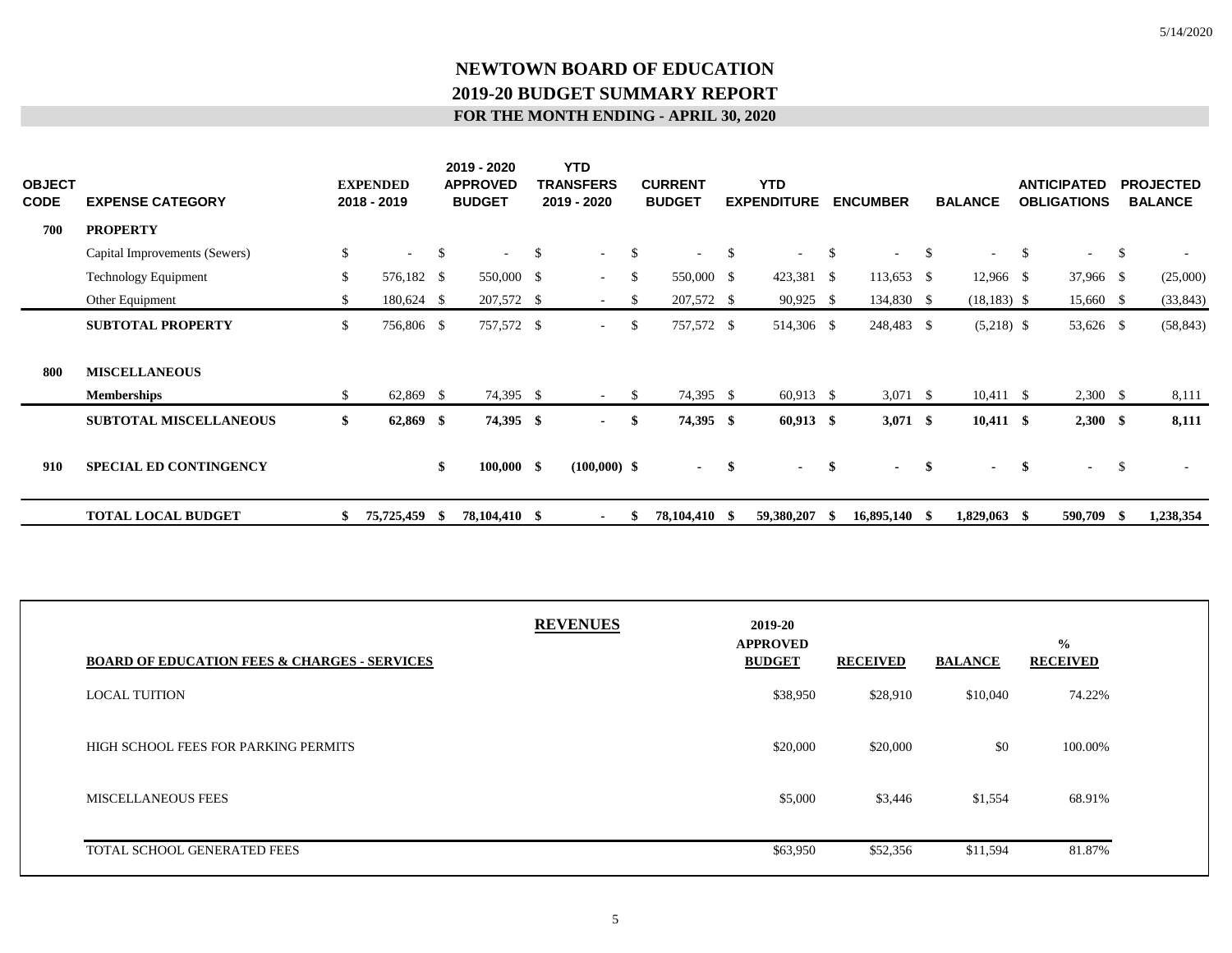#### NEWTOWN BOARD OF EDUCATION

# BUDGET SUMMARY REPORT

"FOR THE MONTH ENDING - APRIL 30, 2020"

#### **OFFSETTING REVENUE INCLUDED IN ANTICIPATED OBLIGATIONS**

|            | <b>OBJECT EXPENSE CATEGORY</b>                              |                    | <b>BUDGETED</b>                  |                              | <b>CURRENT BUDGET</b>            | <b>1st ESTIMATE</b>       |                    | <b>STATE ESTIMATE -</b><br>13-Jan |                    | <b>Feb RECEIVED</b>            | <b>May ESTIMATED</b> |
|------------|-------------------------------------------------------------|--------------------|----------------------------------|------------------------------|----------------------------------|---------------------------|--------------------|-----------------------------------|--------------------|--------------------------------|----------------------|
| 100        | <b>SALARIES</b>                                             |                    | $(54, 463)$ \$                   | $\mathbf{\hat{S}}$           | $(54, 463)$ \$                   | $(34,983)$ \$             |                    | (34, 856)                         | $\mathbb{S}$       | $(26,140)$ \$                  | (8, 464)             |
| 200        | <b>EMPLOYEE BENEFITS</b>                                    | \$.                | - \$                             | -\$                          |                                  | \$                        | $\mathbf{\hat{s}}$ |                                   | \$                 | \$                             |                      |
| 300        | PROFESSIONAL SERVICES                                       | \$                 | $\mathcal{S}$<br>÷               |                              | $\mathcal{S}$                    |                           | $\mathbf{\hat{S}}$ |                                   | $\mathbf S$        | $\mathbb{S}$                   |                      |
| 400        | PURCHASED PROPERTY SERV.                                    | -S                 | - \$<br>$\sim$                   |                              | -\$                              |                           | -\$                |                                   | \$                 | - \$                           |                      |
| 500        | <b>OTHER PURCHASED SERVICES</b>                             | <sup>\$</sup>      | $(1,467,089)$ \$                 |                              | $(1,467,089)$ \$                 | (1,850,850)               | \$                 | (1,844,127)                       | \$                 | $(1,383,001)$ \$               | (342, 441)           |
| 600        | <b>SUPPLIES</b>                                             | \$                 | - \$                             |                              |                                  | $\mathbb{S}$              | $\mathbf{\$}$      |                                   | \$                 | - \$                           |                      |
| 700        | <b>PROPERTY</b>                                             | \$                 | $\mathcal{S}$                    |                              |                                  | \$                        | - \$               |                                   | -S                 | $\mathbb{S}$                   |                      |
| 800        | <b>MISCELLANEOUS</b>                                        | $\mathbf{\hat{S}}$ |                                  | $\mathcal{S}$                | -S<br>$\sim$                     |                           | $\mathbf{\hat{S}}$ |                                   | $\mathcal{S}$      | - \$<br>$\sim$                 |                      |
|            | TOTAL GENERAL FUND BUDGET                                   | \$                 | $(1,521,552)$ \$                 | $\mathbb{S}$                 | $(1,521,552)$ \$                 | $(1,885,833)$ \$          |                    | (1,878,983)                       | \$                 | $(1,409,141)$ \$               | (350, 905)           |
| 100        | <b>SALARIES</b>                                             |                    |                                  |                              |                                  |                           |                    |                                   |                    |                                |                      |
|            | <b>Administrative Salaries</b>                              | <sup>\$</sup>      |                                  | $\mathbb{S}$                 |                                  |                           | \$                 |                                   |                    |                                |                      |
|            | Teachers & Specialists Salaries                             |                    |                                  | $\mathcal{S}$                |                                  |                           | \$                 |                                   |                    |                                |                      |
|            | Early Retirement                                            |                    |                                  |                              |                                  |                           | $\mathcal{S}$      |                                   |                    |                                |                      |
|            | Continuing Ed./Summer School                                |                    |                                  |                              |                                  |                           | $\mathcal{S}$      |                                   |                    |                                |                      |
|            | Homebound & Tutors Salaries<br><b>Certified Substitutes</b> |                    |                                  |                              |                                  |                           | $\mathcal{S}$      |                                   |                    |                                |                      |
|            | Coaching/Activities                                         |                    |                                  |                              |                                  |                           | $\mathcal{S}$      |                                   |                    |                                |                      |
|            | Staff & Program Development                                 | \$                 |                                  | $\mathcal{S}$                |                                  |                           | $\mathcal{S}$      |                                   |                    |                                |                      |
|            | <b>CERTIFIED SALARIES</b>                                   | \$                 | - \$<br>$\sim$                   | $\mathbb{S}$                 | -\$<br>$\sim$                    |                           | $\mathcal{S}$      |                                   | \$                 | $-$ \$                         |                      |
|            | Supervisors/Technology Salaries                             | \$                 | ÷                                | \$                           |                                  |                           | -\$                |                                   |                    |                                |                      |
|            | Clerical & Secretarial salaries                             | \$.                |                                  | $\mathcal{S}$                |                                  |                           | $\mathcal{S}$      |                                   |                    |                                |                      |
|            | <b>Educational Assistants</b>                               |                    | (5,386)                          | -\$                          | $(5,386)$ \$                     |                           | $\mathcal{S}$      |                                   | $\mathbb{S}$       | <b>S</b>                       |                      |
|            | Nurses & Medical advisors                                   |                    |                                  |                              |                                  |                           | -\$                |                                   |                    |                                |                      |
|            | Custodial & Maint Salaries                                  |                    |                                  |                              |                                  |                           | -\$                |                                   |                    |                                |                      |
|            | Non Certified Salary Adjustment                             |                    |                                  |                              |                                  |                           | - \$               |                                   |                    |                                |                      |
|            | Career/Job salaries                                         |                    |                                  |                              |                                  |                           |                    |                                   |                    |                                |                      |
|            | Special Education Svcs Salaries                             |                    | (49,077)                         |                              | $(49,077)$ \$                    | (34,983)                  | $\mathcal{S}$      | (34, 856)                         | $\mathbf{s}$       | $(26,140)$ \$                  | (8, 464)             |
|            | Attendance & Security Salaries                              |                    |                                  |                              |                                  |                           | $\mathbf{\$}$      |                                   |                    |                                |                      |
|            | Extra Work - Non-Cert                                       |                    |                                  |                              |                                  |                           |                    |                                   |                    |                                |                      |
|            | Custodial & Maint. Overtime                                 |                    |                                  |                              |                                  |                           |                    |                                   |                    |                                |                      |
|            | Civic activities/Park & Rec                                 |                    |                                  | S.                           |                                  |                           |                    |                                   |                    |                                |                      |
|            | NON-CERTIFIED SALARIES<br><b>SUBTOTAL SALARIES</b>          | $\mathbb{S}$<br>\$ | $(54, 463)$ \$<br>$(54, 463)$ \$ | $\mathbb{S}$<br>$\mathbf{s}$ | $(54, 463)$ \$<br>$(54, 463)$ \$ | (34,983)<br>$(34,983)$ \$ | $\mathcal{S}$      | (34, 856)<br>(34, 856)            | $\mathbb{S}$<br>\$ | $(26,140)$ \$<br>$(26,140)$ \$ | (8, 464)<br>(8, 464) |
|            |                                                             |                    |                                  |                              |                                  |                           |                    |                                   |                    |                                |                      |
| <b>200</b> | <b>EMPLOYEE BENEFITS</b>                                    |                    |                                  |                              |                                  |                           |                    |                                   |                    |                                |                      |
|            | <b>SUBTOTAL EMPLOYEE BENEFITS</b>                           | \$                 | $-$ \$                           | $-$ \$                       | - \$                             |                           | - 8                | $\blacksquare$                    | \$                 | $-$ \$                         |                      |